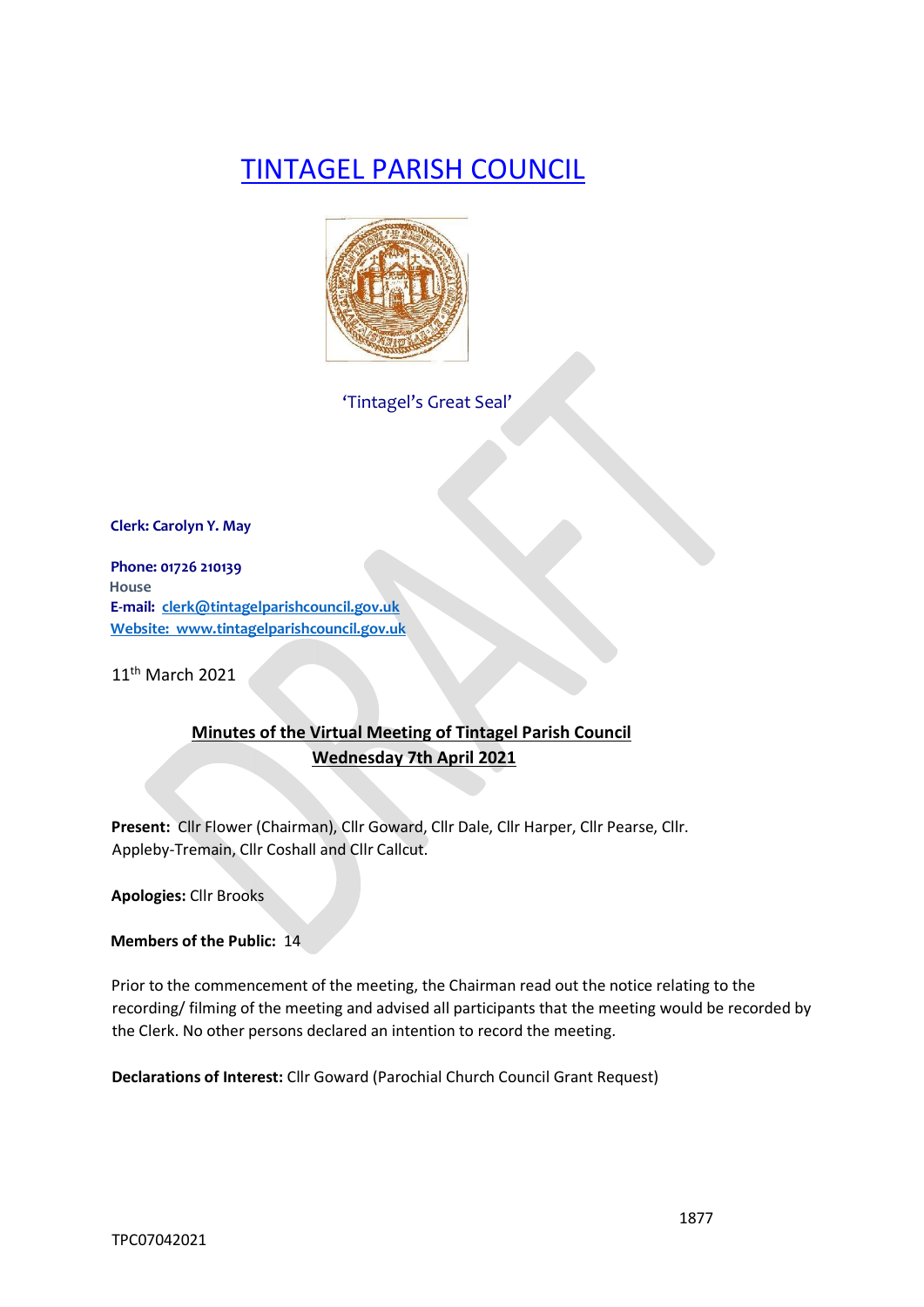## **Invitation to members of the public to speak prior to the meeting:**

Mr Roger Wickett asked to address the meeting in relation to the parking issues throughout the Parish.

Mr Wickett articulated the view that the proposed car park at Trethevey was a good idea. However, he felt that there would be a requirement for a barrier to be placed at the roadside to prevent parking on the grass verge.

Mr Wickett advised the meeting that it was not appropriate only to consider the issues at Trethevey and Bossiney. He stated that it was necessary for both the Parish and County Councils to work together, to address the issues that exist at the Bossiney central junction, outside the Spar Shop and the Premier Store and at School Hill. Only by dealing with all these points, would the overall situation be remedied.

Mr Wickett also alluded to the release of the mobile telephone footage, shot by Cllr Brooks. At that juncture, Cllr Goward pointed out that the subject had been addressed at the meeting convened to deal with the parking difficulties.

\_\_\_\_\_\_\_\_\_\_\_\_\_\_\_\_\_\_\_\_\_\_\_\_\_\_\_\_\_\_\_\_\_\_\_\_\_\_\_\_\_\_\_\_\_\_\_\_\_\_\_\_\_\_\_\_\_

**Prior to discussing any further agenda matters, the Chairman requested that persons who were speaking, and disturbing the meeting, should desist from doing so. However, the interference continued. It was also noted that several Members of the public were not utilising their video facility and that noise was likely emanating from one of these unidentifiable persons. All attendees were asked to turn on their video facility. Nobody indicated an inability to do so. However, several persons declined to comply with the request and remained unidentifiable, and the Chairman requested that anybody not turning on their video facility should be removed from the meeting. The Clerk stated that she would only do this if there was a resolution by the Parish Council to do so.**

#### **Minute107 – 2020/21**

It was **proposed** by Cllr Goward, **seconded** by Cllr Pearse and RESOLVED that any person who failed to comply with the request to turn on their video/ identify themselves, would be removed from the meeting. Five in agreement, two disagree and one abstention. **Carried.**

#### **MINUTES**

#### **AGENDA**

## **Minute 108 – 2020/21**

The Minutes from the Parish Council Meeting, held on the  $3<sup>rd</sup>$  March 2021 were considered by Members, on a page-by-page basis. No comments were raised in respect of the same.

It was **proposed** by Cllr Goward, **seconded** by Cllr Flower and RESOLVED that the Minutes for the meeting of the 3<sup>rd</sup> March 2021 would be signed as a true record of the meeting. Five in favour and three abstentions. **Carried.**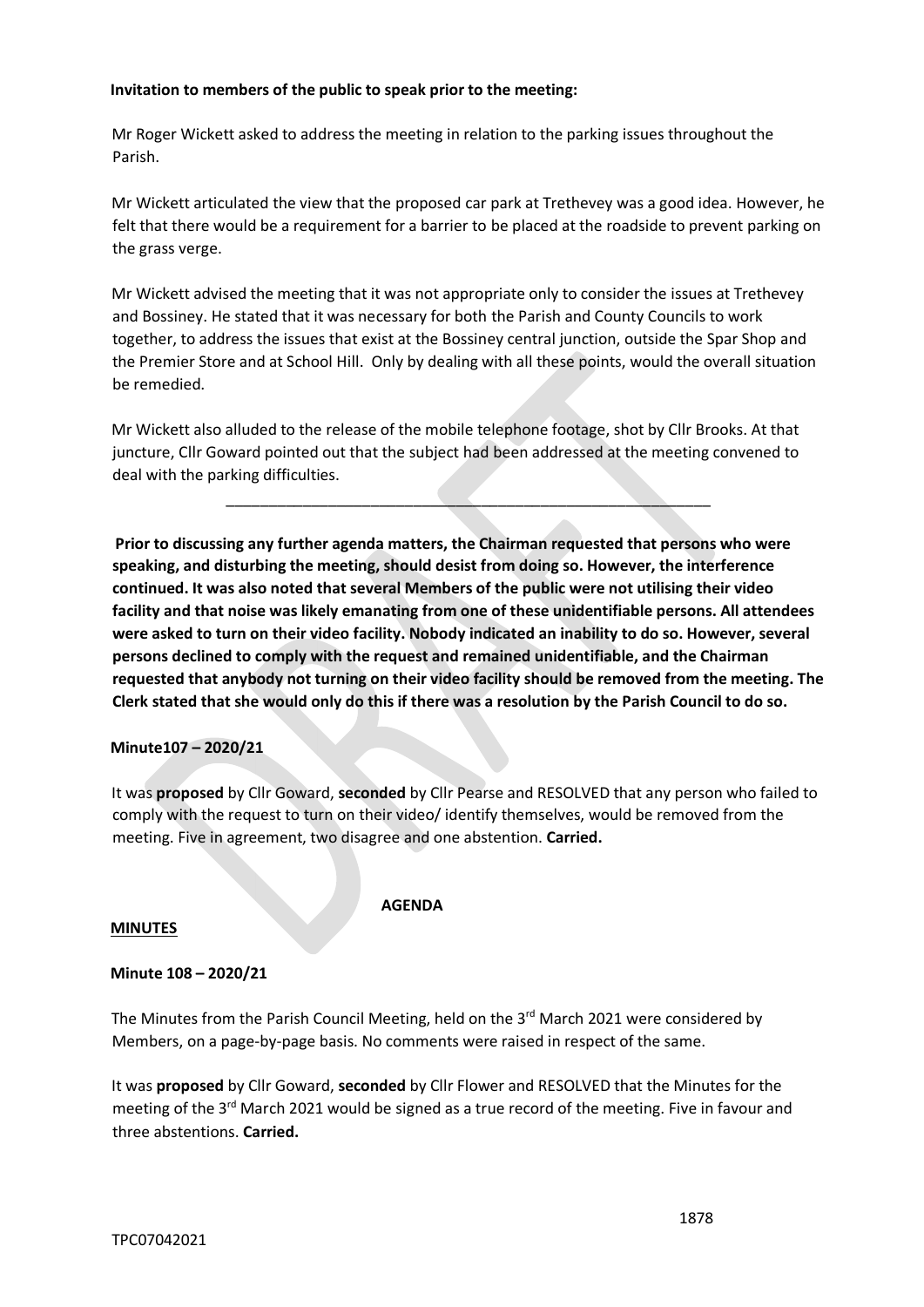## **Minute109 – 2020/21**

The Minutes from the last Extra Parish Council Meeting, held on the 25th March 2021, were considered by Members, on a page by page basis. No comments were raised in respect of the same.

It was **proposed** by Cllr Goward, **seconded** by Cllr Pearse and RESOLVED that the Minutes for the meeting of the 3<sup>rd</sup> March 2021 would be signed as a true record of the meeting. Five in favour and three abstentions. **Carried.**

## **CORNWALL COUNCIL REPRESENTATIVE**

## **Cllr Mould – Cornwall Council**

Cllr Mould was not in attendance at the meeting, nor had an apology been received. The Chairman stated that this conduct was not acceptable and, having been appointed by her party leader to undertake that duty, she had not done so. The Chairman asked the Clerk to make a complaint to Cornwall Council about the matter.

## **PLANNING APPLICATIONS - None**

## **PLANNING DECISIONS -** Noted

## **ACCOUNTS PAYABLE**

## **Minute 110– 2020/21**

Members considered the schedule of payments. The Clerk advised the meeting that there were several additional invoices to be considered (schedule forwarded to Members).

It was **proposed** by Cllr Goward, **seconded** by Cllr Pearse and RESOLVED that the Schedule of Payments would be approved and paid. Seven in favour and one abstention. **Carried.**

## **TCH FURNITURE ACQUISITION**

The Clerk advised the Council that, in accordance with Minute 104 of 3<sup>rd</sup> March 2021, quotations had been obtained in relation to the cost of appropriate furniture for the TCH. Three companies had been considered. However, it was felt that Go-Pak offered the best quality furniture for the best sum. Alternative chairs had been sourced. However, previous experience in relation to quality resulted in those chairs being discounted.

The total cost for 20 chairs and 12 single (exam desk style) tables was £1,800 (including VAT which is recoverable) plus two trolleys. The choice of desk would enable appropriate COVID 19 regulations to be effected, easily. Furthermore, the establishment of a homework club for local children/ young people had been discussed previously. The selected tables could be utilised for that purpose and stored away on the purpose made trolley when not in use.

Cllr Callcut queried the need for the furniture. The Clerk advised that the requirement to prepare for a return to physical meetings had required the Parish Council to undertake this exercise. It was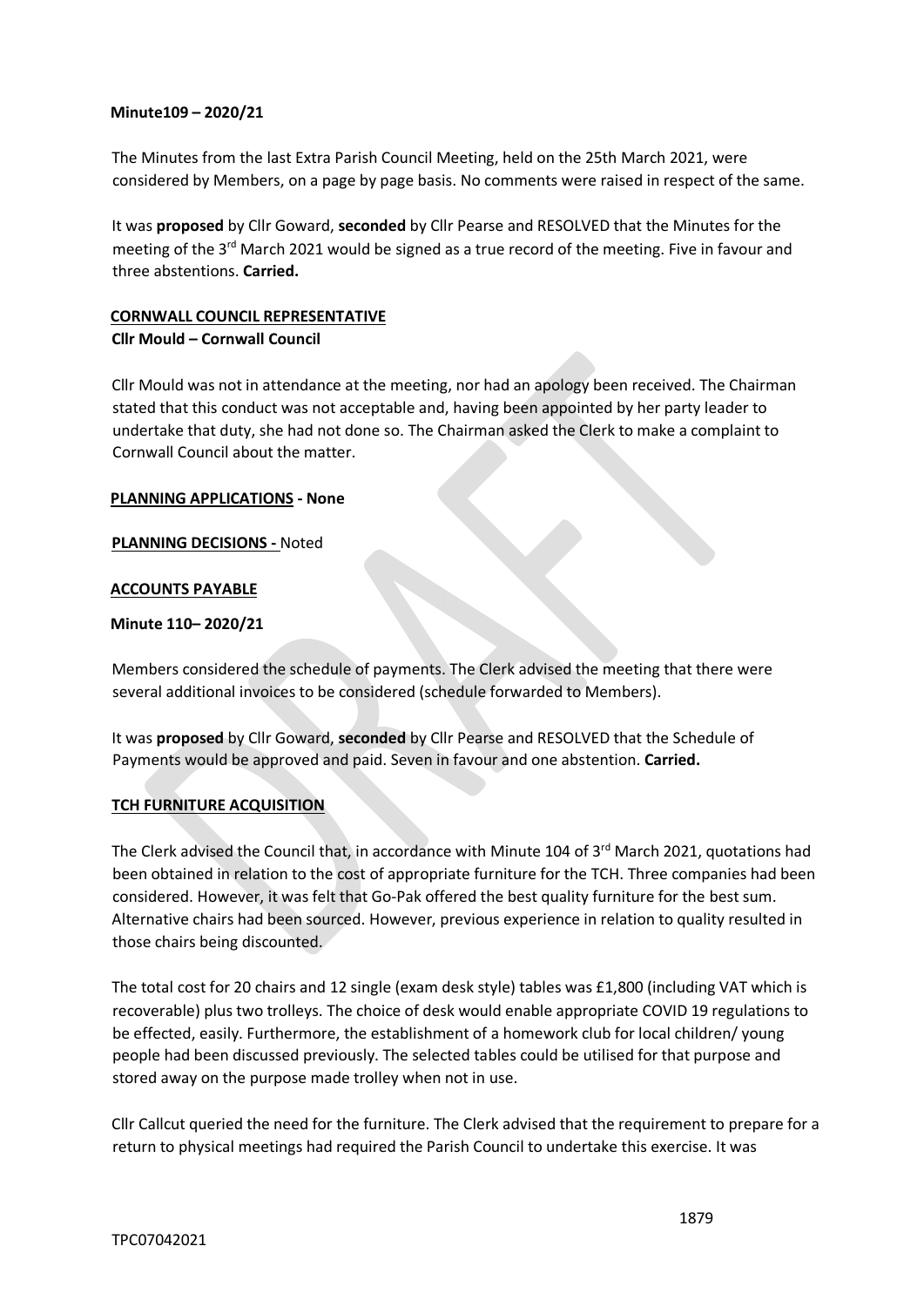suggested by Cllr Appleby-Tremain that the matter could be deferred for consideration by the new Parish Council.

Cllr Goward pointed out that the arrangements had to be in place for the May 2021 meetings.

## **Minute 111– 2020/21**

It was **proposed** by Cllr Goward, **seconded** by Cllr Harper and RESOLVED that Clerk would place an order for the furniture and arrange for payment. Five in favour, three objections. **Carried.**

## **TCH HEATING**

Cllr Harper advised the meeting that she was currently awaiting the attendance of the electrician at the TCH, as two cables had to be removed. She intended to ask the electrician to inspect the current heaters and to effect any necessary repairs.

#### **RETURN TO PHYSICAL MEETINGS**

The Clerk provided the meeting with a precis of the advice from CALC, in relation to the return to physical meetings. It was felt possible for Members to meet physically, whilst the public could be given access to the discussions by Zoom.

Cllr Harper stated that this would be possible from the TCH. Cllr Flower articulated his belief that such an arrangement was not possible. Cllr Appleby-Tremain asked why the previous arrangement (use of Social Hall) could not be adopted. Cllr Goward emphasised the need to resolve the matter.

It was **agreed** that the matter would be left for the consideration of the new Council.

## **TINTAGEL PAROCHIAL COUNCIL- Cllr Goward declared an interest in this matter.**

The Clerk advised the Members that an application had been received from the Tintagel Parochial Council for the annual grant for maintenance of the Churchyard at St Materianna Parish Church. The sum requested was £2,790.

#### **Minute 112– 2020/21**

It was **proposed** by Cllr Pearse, **seconded** by Cllr Flower and RESOLVED that a payment in the sum of £2,790 would be made to the Parochial Council. Seven in favour. **Carried.**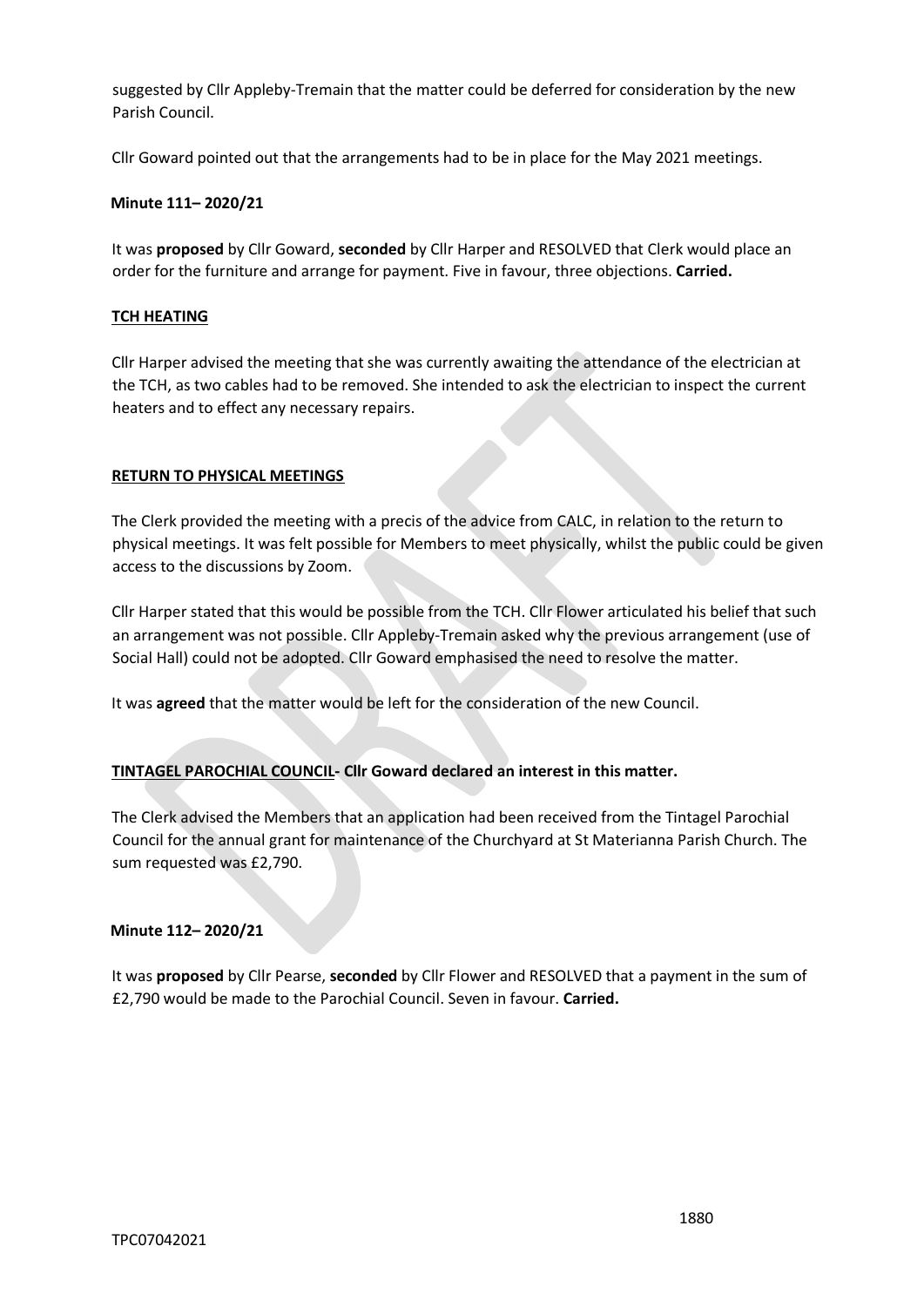## **ANTISOCIAL CONDUCT MATTERS**

#### **Social Conduct Complaint**

The Clerk reported that a complaint had been received from a resident of the area adjacent to the Tintagel Community Hub building. It was stated that there had been several incidents where people had been publicly urinating at the rear of the Hub building.

The Clerk advised that she had responded to the Parishioner and that she had asked that the Handyman/ Cleaner undertake the disinfection of the area regularly. However, the action by the Clerk could not be viewed as a permanent solution to the problem.

Unfortunately, the way the lavatory ingress/egress at the location is set out does not enable the lavatories to be deemed COVID 19 compliant.

It was suggested that the layout of the access/ exit should be inspected and a report provided to the Parish Council at its next meeting.

#### **GENERAL MATTERS – THE PARISH CLERK**

In addition to the schedule of payments, published on the agenda, several invoices have been submitted for payment. Most of the invoices relate to the ongoing legal matters currently being addressed by the Parish Council's solicitors.

A substantial invoice has been received in respect to the spurious claims made in relation to the Parish Council's accounts – all of which were proven, through meticulous auditing, to have been false. This was an unnecessary expenditure, forced upon Parishioners by a person pursuing their own agenda. Sadly, the cost must be met by the Parishioners of Tintagel.

Yet, despite the extensive auditing of the accounts, the protagonist continues with spurious and unfounded comments.

Sadly, a small group of persons, intent on mischief have also chosen to resurrect the allegations already disproven. However, such is the vitriol of two persons, who vehemently maintain the fallacy of mis-handling of Parish Funds, the Clerk felt that she had been left with no other option than to ask the Members of Tintagel Parish Council to consider a complete review of all decisions made by that body, in respect of the purchase of goods and services for the past several years.

Because some of the most vociferous complainants were, previously, Councillors serving on Tintagel Parish Council, it was respectfully suggested that all decisions from 2011 should be examined, in order to ensure that decisions to which those ex-members contributed were legal and compliant with the legislation, which governs the administration of local councils.

It was also suggested that Members consider the potential prosecution of matters that are found not to have met legal requirements.

It is accepted that this will be an expensive exercise. However, it has been vaunted that several of those who seem intent on perpetuating the untruths and harassment, targeted at this Council during the past year, intended to present themselves for election to the next Parish Council.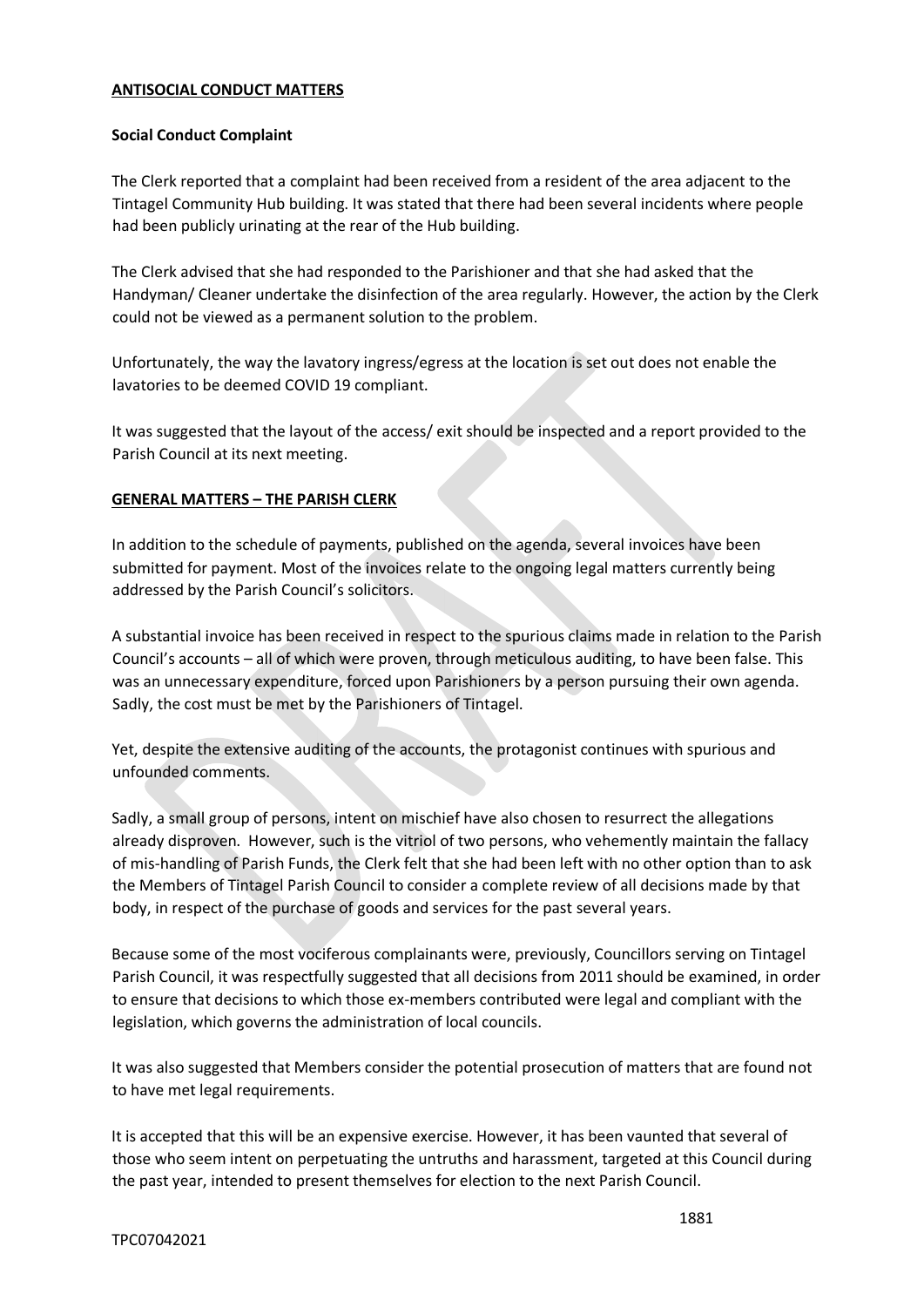The stated intentions of those seeking election have also articulated intended actions, which, if brought to fruition, will result in this council operating outside of the governing legislation.

Given the strident way these intentions have been publicised, it seems clear that previous Members may not possess the appropriate knowledge required to guide the body and, indeed, may have erred during previous tenure.

The conduct witnessed recently raises many concerns and having sought advice from Cornwall Council, ACAS, CALC and our own solicitors, the Parish Council must also now consider making the necessary provisions to meet its contractual obligations. The, well documented, actions of some Parishioners have caused personal injury to others. The conduct engaged in by a particular cohort breaches both criminal and civil law and the Parish Council must protect itself. Again, any costs for future action will fall on the ordinary, fair-minded, and law-abiding parishioners – in the first instance. It is however, suggested that the perpetrators of the conduct could be pursued through legal channels and that reimbursement of costs will form part of any claim. Discussions continue with our solicitor and all potential actions must be considered to meet the legal obligations of the current Parish Council.

Members discussed the statement of the Clerk. It was felt by Cllr Goward and Dale that there was indeed an absolute need for the Parish Council to protect itself from false claims and potential action for non-compliance with statutory obligations.

Cllr Calcutt articulated the view that the Parish Council should not spend any more money on solicitors' fees.

## **Minute 113– 2020/21**

It was **proposed** by Cllr. Pearse, **seconded** by Cllr Goward and RESOLVED that the sum of £15,000 should be held on account by Messrs Stephens Scown, to address the current matters and consider any future liability. Five in favour, three against. **Carried.**

## **PARKING ISSUES (UPDATE)**

It was reported that a well-attended meeting had been held, in relation to parking issues. A group has been formed and discussions in respect of the re-instatement of the TTPO at Trethevey are to commence.

## **TINTAGEL SOCIAL HALL**

The Clerk advised Members that she had forwarded a letter, and attachments, from Mrs Irene Gledhill, which relate to the new shed at the Tintagel Social Hall.

Members felt that the obligation to obtain best value had to be observed.

Members discussed the matter. Cllr Appleby Tremain requested that the Parish Council consider the lowest possible price that could be accepted for the structure. The total cost of the same was alluded to, as were the running costs incurred by the Parish Council (in respect of the Social Hall) over many years.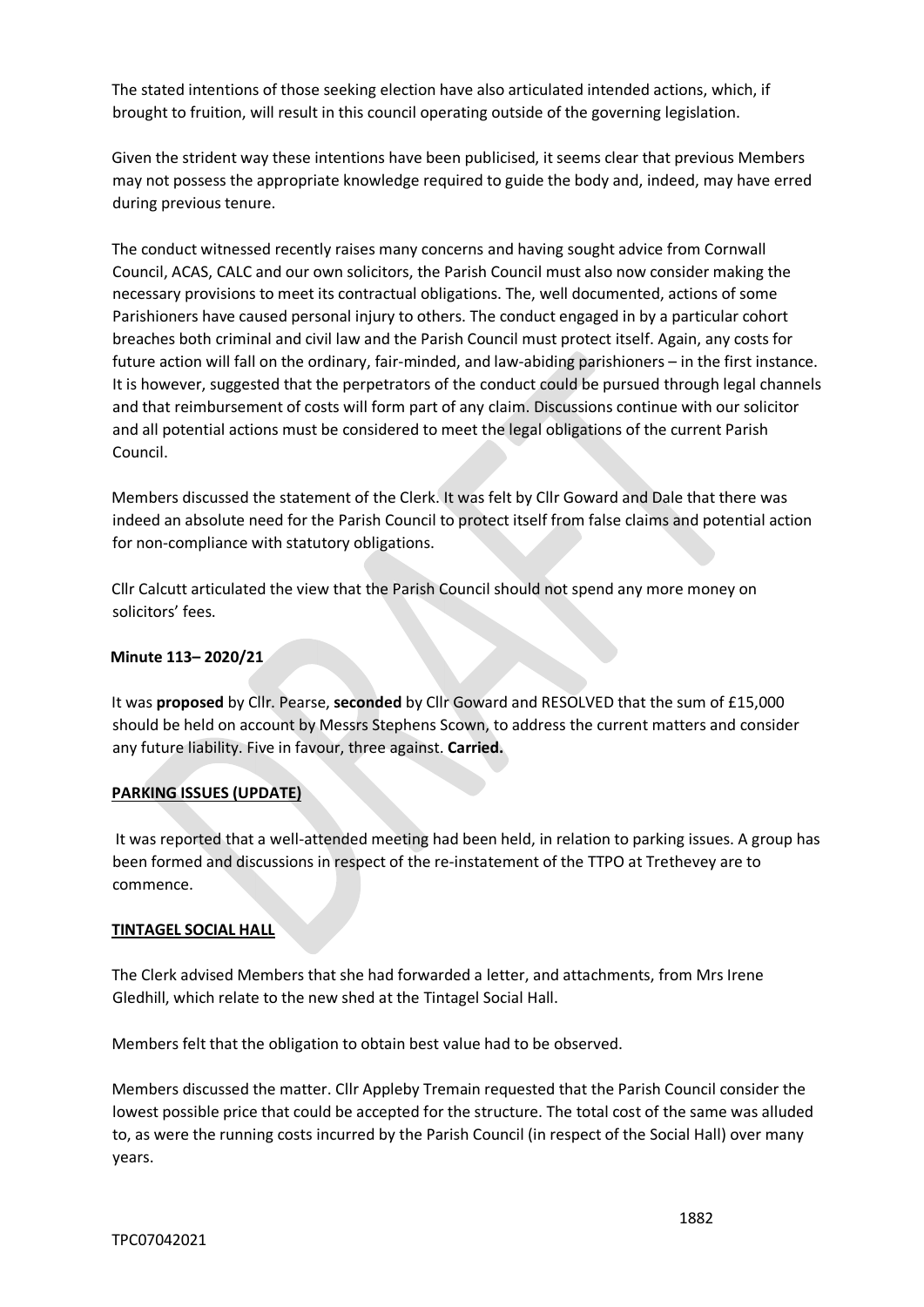The Parish Council, for many years, had stepped in to help in the belief that there were no funds being held by the Social Hall. However, that had not been the case. Cllr Appleby-Tremain stated that it was accepted that there had been historic errors but that a line should be drawn under these and that the parties should move forward.

The Clerk advised the meeting that the comment made by Cllr Appleby-Tremain had merit, in that monies expended in the past represented 'sunk costs' and should not be considered. In relation to the phrase 'best value' the Clerk suggested that the principle was rather vague (was it social, or financial?).

Members discussed the sum which would be acceptable. The Chairman suggested £3,250, however £3,000 was settled upon – prior to one Member alluding to the fact that Mrs Gledhill had previously offered £2,800 for the shed.

## **Minute 114– 2020/21**

It was **proposed** by Cllr Pearce, **seconded** by Cllr Flower and RESOLVED that the shed would be offered to the Social Hall for the sum of £2,800, in the spirit of friendship and in full and final settlement of matters. Five in favour, three against. **Carried.**

## **UPDATES**

**Town Twinning** – Cllr Harper advised that there was little to report, other than there had been another, regular meeting.

**Traveller Site (Trevillet) –** The Clerk reported that she had corresponded with the owner of the site, to ascertain if he was aware of the camp and, if he had given permission for the same. To date, she had received no response.

The Clerk had also reported the existence of the camp to Cornwall Council and D&C Police, the latter confirming that they were keeping a close eye on the situation.

At present, little can be done to address the situation, as the camp is on private land and any action would have to be taken by the landowner.

## **CORRESPONDENCE**

Members considered an email from Mr Freke, in which a request for financial assistance for a CIC was made, in relation to the running of Trebarwith Strand Lavatories.

Members considered the request.

Cllr Goward pointed out that the building belongs to Cornwall Council and, therefore, to provide financial support would amount to paying for the maintenance of that body's property. Payment of a sum would amount to a double precept on Parishioners.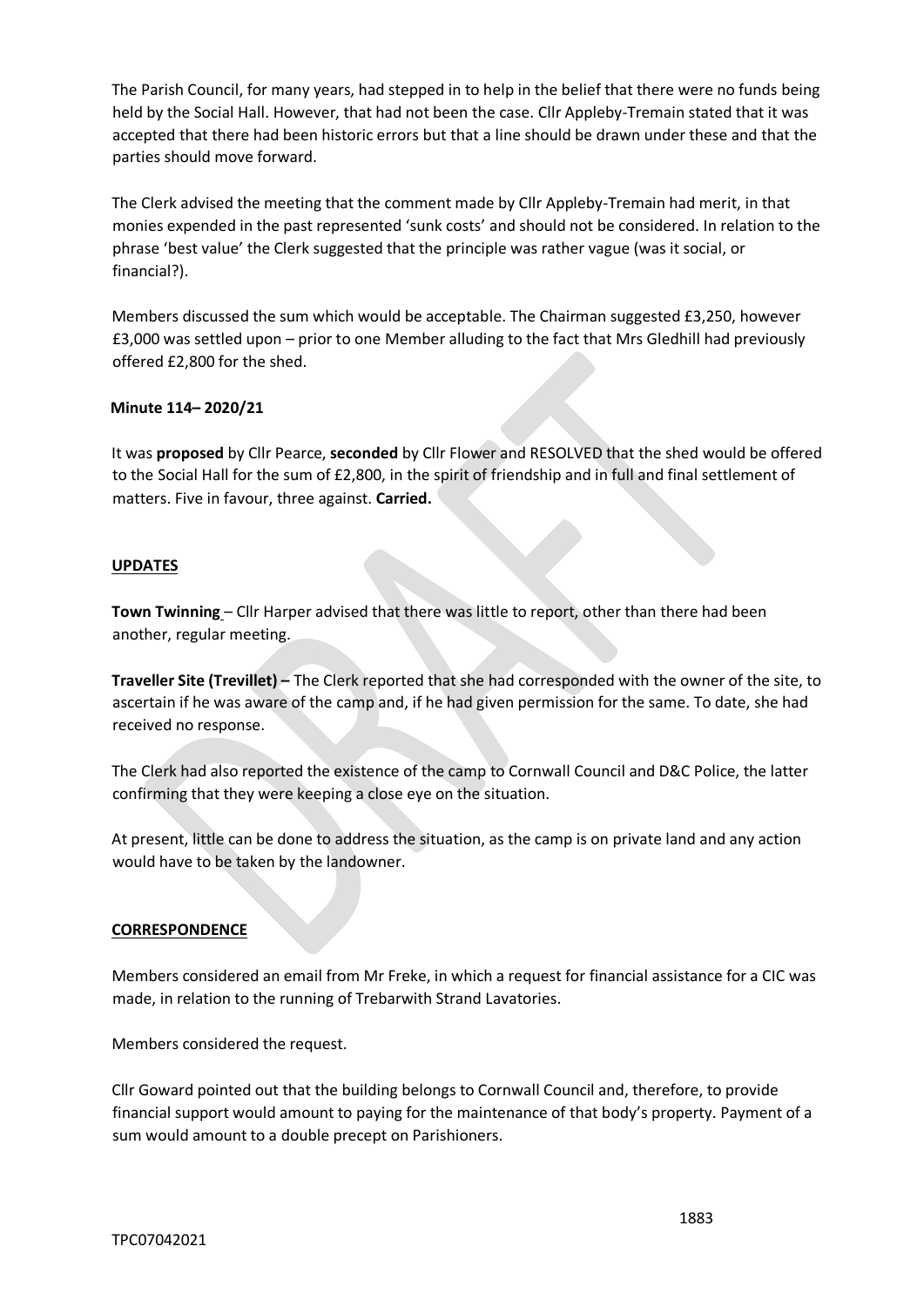It was also highlighted that Cllr Jordan had explicitly stated that Cornwall Council were undertaking refurbishment of the building and providing some support.

Members alluded to the fact that Cornwall Council owns the car park adjacent to the lavatories and that this generates around £90,000 per annum for the County Council. No part of that income was ever made available to the Parish Council for the maintenance of the lavatories. Furthermore, business rates are charged and retained in full, by Cornwall Council. The Parish receives no benefit from these either.

Cllr Appleby Tremain highlighted the fact that she had attended a Localism Course and that she felt that the CIC should be supported under the Localism ethos.

## **Minute 115 – 2020/21**

It was **proposed** by Cllr Goward, **seconded** by Cllr Pearse and RESOLVED that the Parish Council would not provide monies to the CIC. Five in favour, three against, **Carried.**

## **Minute 116 – 2020/21**

It was **proposed** by Cllr Goward, **seconded** by Cllr Pearse and RESOLVED that, due to the confidential nature of the following business to be transacted, the public and press should leave the meeting and the Members should enter Committee. Unanimous. **Carried.**

## **PART II DELIBERATIONS**

The statutory obligations of the Parish Council were discussed, considering recent actions. Cllr Goward highlighted that the actions discussed were legally binding upon the Parish Council (imposed by statute) and therefore could not be disregarded. There is a statutory obligation to deal with the same immediately.

## **Minute 117– 2020/21**

It was **proposed** by Cllr Goward, **seconded** by Cllr Pearse and RESOLVED that the obligations placed upon the Parish Council under the relevant legislation would be observed and that appropriate means of addressing the liability would be set aside. Four in favour, four against. The Chairman was obliged to use his casting vote and voted in favour of the resolution. **Carried**

## **Minute 118– 2020/21**

It was It was **proposed** by Cllr Goward, **seconded** by Cllr Flower and RESOLVED that the appropriate means of addressing the liability would be ringfenced to meet the said obligation. Four in favour, four against. The Chairman was obliged to use his casting vote and voted in favour of the resolution. **Carried.**

## **Members were reminded of the confidentiality of the discussions.**

The meeting closed at 21.30 hrs.